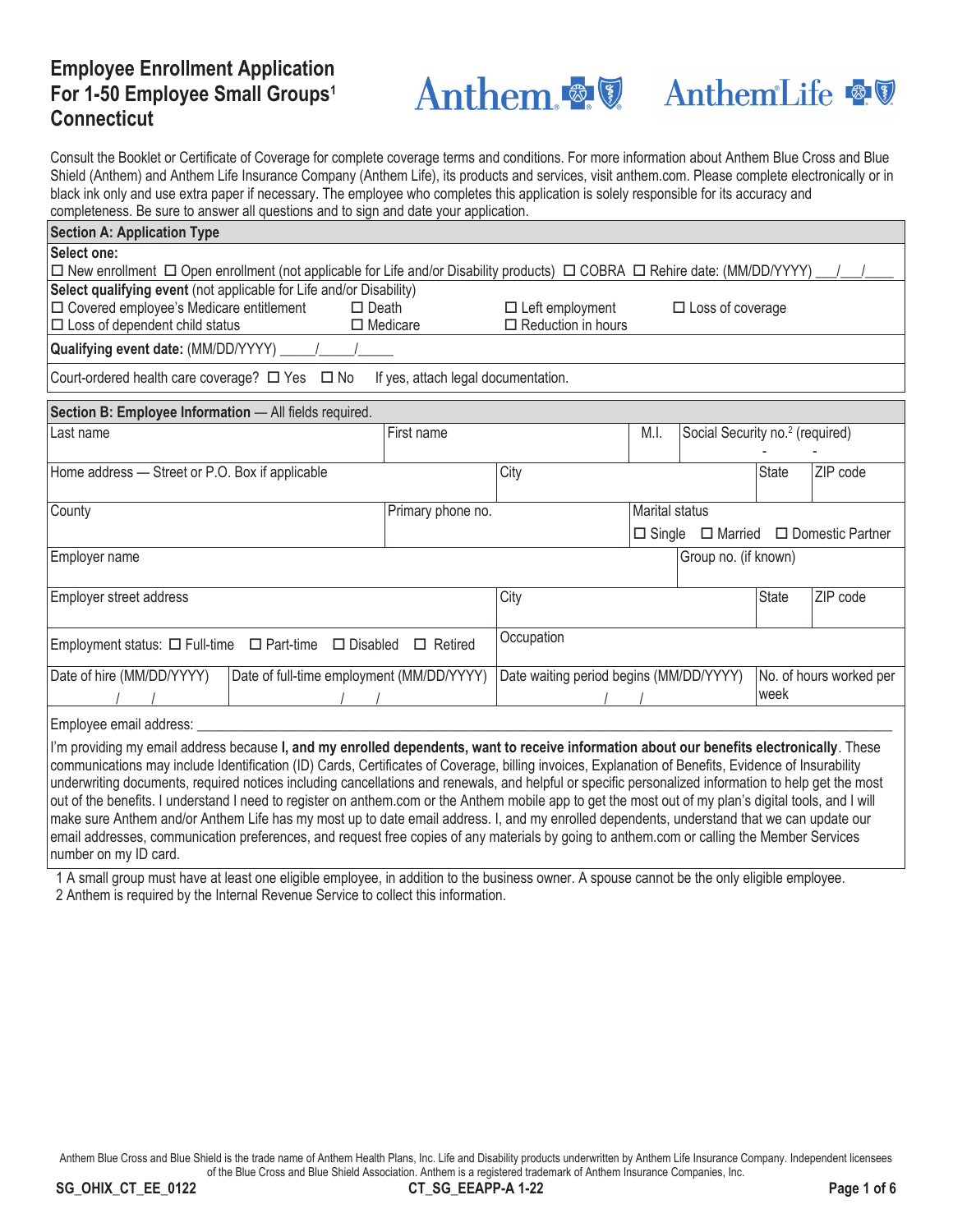| <b>Section C: Type of Coverage</b>                                                                                                                                                                                                                                                        |                                                                                                                                                      |                     |                                   |  |                                   |            |  |  |  |  |
|-------------------------------------------------------------------------------------------------------------------------------------------------------------------------------------------------------------------------------------------------------------------------------------------|------------------------------------------------------------------------------------------------------------------------------------------------------|---------------------|-----------------------------------|--|-----------------------------------|------------|--|--|--|--|
| 1. Medical Coverage - Indicate the contract code for the medical plan selected. Your employer will advise you of your plan options and contract                                                                                                                                           |                                                                                                                                                      |                     |                                   |  |                                   |            |  |  |  |  |
| codes.<br>Dental coverage for children under age 26 is already included in all our medical plans (also known as Pediatric Essential Health Benefits).                                                                                                                                     |                                                                                                                                                      |                     |                                   |  |                                   |            |  |  |  |  |
|                                                                                                                                                                                                                                                                                           | Medical product plan name:<br>Contract code, if known:                                                                                               |                     |                                   |  |                                   |            |  |  |  |  |
|                                                                                                                                                                                                                                                                                           |                                                                                                                                                      |                     |                                   |  |                                   |            |  |  |  |  |
| Member medical coverage — select one: □ Employee only □ Employee + Spouse/Domestic Partner □ Employee + Child(ren) □ Family                                                                                                                                                               |                                                                                                                                                      |                     |                                   |  |                                   |            |  |  |  |  |
| 2. Dental Coverage - Indicate the contract code for the dental plan selected. Your employer will advise you of your plan options and contract codes.                                                                                                                                      |                                                                                                                                                      |                     |                                   |  |                                   |            |  |  |  |  |
|                                                                                                                                                                                                                                                                                           | Anthem Dental Prime, Anthem Dental Complete, and Anthem Essential Choice with product families including Value, Classic, Enhanced,                   |                     |                                   |  |                                   |            |  |  |  |  |
| and Voluntary do not include certified pediatric dental essential health benefits.<br>Contract code, if known:                                                                                                                                                                            |                                                                                                                                                      |                     |                                   |  |                                   |            |  |  |  |  |
|                                                                                                                                                                                                                                                                                           | Dental product plan name:                                                                                                                            |                     |                                   |  |                                   |            |  |  |  |  |
|                                                                                                                                                                                                                                                                                           |                                                                                                                                                      |                     |                                   |  |                                   |            |  |  |  |  |
|                                                                                                                                                                                                                                                                                           | 3. Vision Coverage - Indicate the contract code for the vision plan selected. Your employer will advise you of your plan options and contract codes. |                     |                                   |  |                                   |            |  |  |  |  |
| Vision product plan name:                                                                                                                                                                                                                                                                 |                                                                                                                                                      |                     | Contract code, if known:          |  |                                   |            |  |  |  |  |
|                                                                                                                                                                                                                                                                                           |                                                                                                                                                      |                     |                                   |  |                                   |            |  |  |  |  |
|                                                                                                                                                                                                                                                                                           | 4. Life, Accidental Death & Dismemberment (AD&D), and/or Disability Coverage                                                                         |                     |                                   |  |                                   |            |  |  |  |  |
| □ Basic Life and AD&D                                                                                                                                                                                                                                                                     | □ Basic Dependent Life                                                                                                                               |                     |                                   |  | □ Short Term Disability           |            |  |  |  |  |
|                                                                                                                                                                                                                                                                                           | □ Supplemental/Voluntary Life and AD&D                                                                                                               | \$                  | (employee amount)                 |  | □ Long Term Disability            |            |  |  |  |  |
|                                                                                                                                                                                                                                                                                           | □ Supplemental/Voluntary Dependent Life Spouse                                                                                                       | \$                  | (spouse amount)                   |  | □ Voluntary Short Term Disability |            |  |  |  |  |
|                                                                                                                                                                                                                                                                                           | □ Supplemental/Voluntary Dependent Life Child                                                                                                        | \$                  | (child amount)                    |  | □ Voluntary Long Term Disability  |            |  |  |  |  |
| Current annual income: \$                                                                                                                                                                                                                                                                 |                                                                                                                                                      |                     | Life and/or Disability class no.: |  |                                   |            |  |  |  |  |
|                                                                                                                                                                                                                                                                                           | Beneficiary Designation - Attach a separate sheet if necessary.                                                                                      |                     |                                   |  |                                   |            |  |  |  |  |
|                                                                                                                                                                                                                                                                                           | Name of beneficiary                                                                                                                                  | Percentage          | Social Security no.               |  | <b>Relationship to applicant</b>  | <b>Age</b> |  |  |  |  |
| $\Box$ Primary                                                                                                                                                                                                                                                                            |                                                                                                                                                      |                     |                                   |  |                                   |            |  |  |  |  |
| $\Box$ Contingent                                                                                                                                                                                                                                                                         |                                                                                                                                                      |                     |                                   |  |                                   |            |  |  |  |  |
| $\Box$ Primary                                                                                                                                                                                                                                                                            |                                                                                                                                                      |                     |                                   |  |                                   |            |  |  |  |  |
| $\Box$ Contingent                                                                                                                                                                                                                                                                         |                                                                                                                                                      |                     |                                   |  |                                   |            |  |  |  |  |
| $\Box$ Primary                                                                                                                                                                                                                                                                            |                                                                                                                                                      |                     |                                   |  |                                   |            |  |  |  |  |
| $\Box$ Contingent                                                                                                                                                                                                                                                                         |                                                                                                                                                      |                     |                                   |  |                                   |            |  |  |  |  |
| $\Box$ Primary<br>$\Box$ Contingent                                                                                                                                                                                                                                                       |                                                                                                                                                      |                     |                                   |  |                                   |            |  |  |  |  |
| $\Box$ Primary                                                                                                                                                                                                                                                                            |                                                                                                                                                      |                     |                                   |  |                                   |            |  |  |  |  |
| $\Box$ Contingent                                                                                                                                                                                                                                                                         |                                                                                                                                                      |                     |                                   |  |                                   |            |  |  |  |  |
| $\square$ Primary                                                                                                                                                                                                                                                                         |                                                                                                                                                      |                     |                                   |  |                                   |            |  |  |  |  |
| $\Box$ Contingent                                                                                                                                                                                                                                                                         |                                                                                                                                                      |                     |                                   |  |                                   |            |  |  |  |  |
|                                                                                                                                                                                                                                                                                           | Total percentages must add up to 100%. If the total percentages add up to less than 100%, the remaining percentage will be paid in equal shares to   |                     |                                   |  |                                   |            |  |  |  |  |
|                                                                                                                                                                                                                                                                                           | all named beneficiaries to total 100%. If the total percentages add up to more than 100%, each named beneficiary's share will be reduced equally to  |                     |                                   |  |                                   |            |  |  |  |  |
| total 100%. If no percentages are indicated, the proceeds will be divided equally. If no primary beneficiary survives, the proceeds will be paid to the<br>contingent beneficiary(ies) listed above. Beneficiaries may be changed by the insured's written notice to his or her employer. |                                                                                                                                                      |                     |                                   |  |                                   |            |  |  |  |  |
| Spousal Consent For Community Property States Only (Note: The insurance company is not responsible for the validity of a spouse consent for                                                                                                                                               |                                                                                                                                                      |                     |                                   |  |                                   |            |  |  |  |  |
| designation.) If you live in a community property state (AZ, CA, ID, LA, NM, NV, TX, WA and WI), your state may require you to obtain the signature of                                                                                                                                    |                                                                                                                                                      |                     |                                   |  |                                   |            |  |  |  |  |
| your Spouse if your Spouse will not be named as a primary beneficiary for 50% or more of your benefit amount. Please have your Spouse read and                                                                                                                                            |                                                                                                                                                      |                     |                                   |  |                                   |            |  |  |  |  |
| sign the following.                                                                                                                                                                                                                                                                       |                                                                                                                                                      |                     |                                   |  |                                   |            |  |  |  |  |
| Authorization<br>I am aware that my Spouse, the Employee/Retiree named above, has designated someone other than me to be the beneficiary of group life insurance                                                                                                                          |                                                                                                                                                      |                     |                                   |  |                                   |            |  |  |  |  |
| under the above policy. I hereby consent to such designation and waive any rights I may have to the proceeds of such insurance under applicable                                                                                                                                           |                                                                                                                                                      |                     |                                   |  |                                   |            |  |  |  |  |
|                                                                                                                                                                                                                                                                                           | community property laws. I understand that this consent and waiver supersedes any prior spousal consent or waiver under this plan.                   |                     |                                   |  |                                   |            |  |  |  |  |
|                                                                                                                                                                                                                                                                                           | In CA, NV, and WA, Spouse also includes your registered Domestic Partner.                                                                            |                     |                                   |  |                                   |            |  |  |  |  |
| <b>Sign</b>                                                                                                                                                                                                                                                                               | Spouse signature                                                                                                                                     | Spouse name (print) |                                   |  | Today's date (MM/DD/YYYY)         |            |  |  |  |  |
| х<br>here                                                                                                                                                                                                                                                                                 |                                                                                                                                                      |                     |                                   |  |                                   |            |  |  |  |  |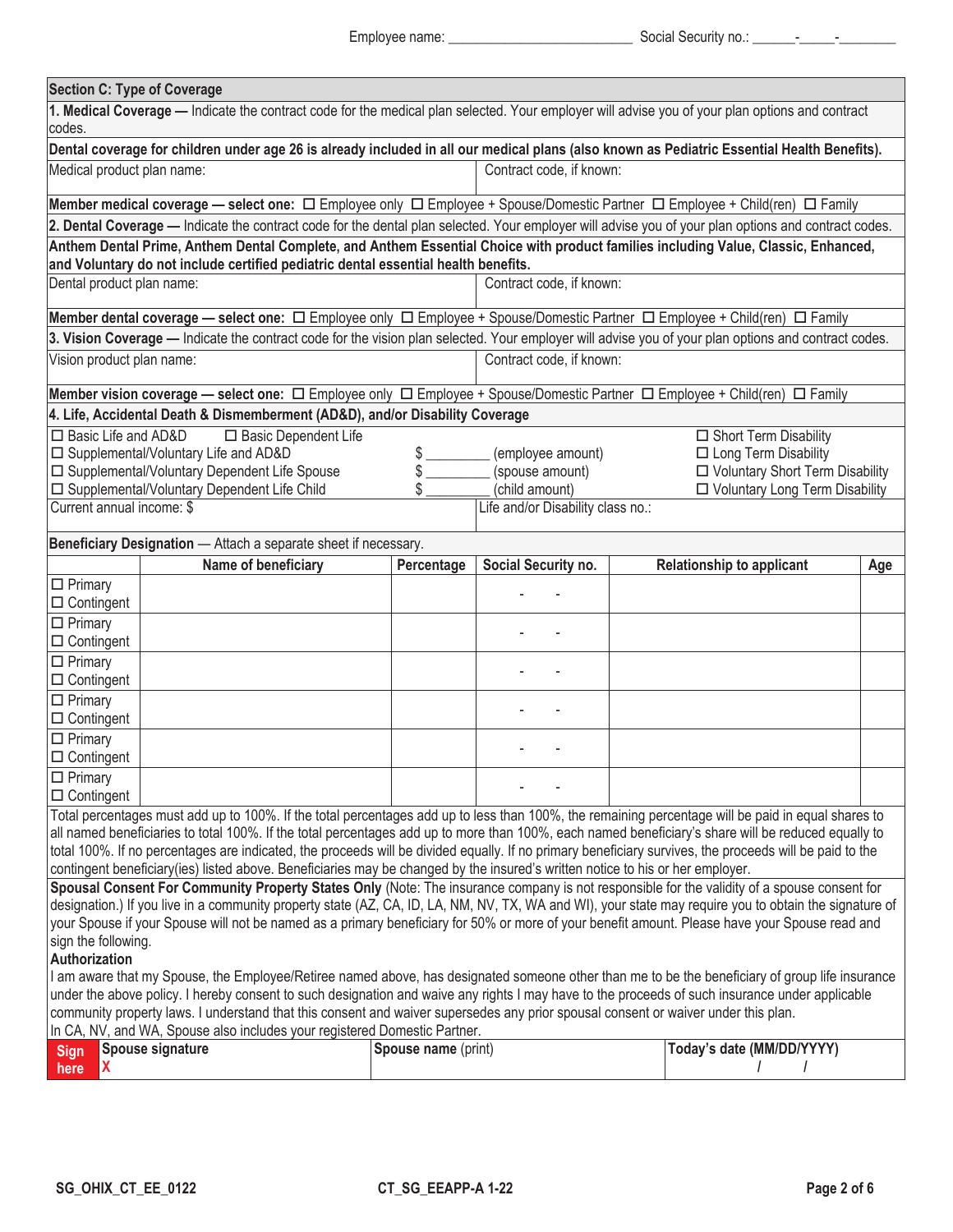Employee name: \_\_\_\_\_\_\_\_\_\_\_\_\_\_\_\_\_\_\_\_\_\_\_\_\_\_ Social Security no.: \_\_\_\_\_\_-\_\_\_\_\_-\_\_\_\_\_\_\_\_

| Section D: Family Information - All fields required. Attach a separate sheet if necessary. Complete this section for yourself and all dependents. |                      |            |                        |            |                                                     |                                                                        |  |                                       |                                             |                                             |                                             |  |
|---------------------------------------------------------------------------------------------------------------------------------------------------|----------------------|------------|------------------------|------------|-----------------------------------------------------|------------------------------------------------------------------------|--|---------------------------------------|---------------------------------------------|---------------------------------------------|---------------------------------------------|--|
| Employee Last name                                                                                                                                |                      |            |                        | First name |                                                     |                                                                        |  |                                       |                                             | M.I.                                        |                                             |  |
|                                                                                                                                                   |                      |            |                        |            |                                                     |                                                                        |  |                                       |                                             |                                             |                                             |  |
| Sex<br><b>Disabled</b><br>$\Box$ Male $\Box$ Female<br>$\Box$ Yes $\Box$ No                                                                       |                      |            |                        |            |                                                     |                                                                        |  | Birthdate (MM/DD/YYYY)                |                                             |                                             |                                             |  |
|                                                                                                                                                   |                      |            |                        |            |                                                     | PCP ID no.                                                             |  |                                       |                                             | Existing patient                            |                                             |  |
| Primary Care Physician (PCP) name                                                                                                                 |                      |            |                        |            |                                                     | □ Yes □ No                                                             |  |                                       |                                             |                                             |                                             |  |
| Spouse/Domestic Partner Last name                                                                                                                 |                      |            |                        | First name | M.I.                                                |                                                                        |  |                                       | Social Security no. <sup>2</sup> (required) |                                             |                                             |  |
| Sex                                                                                                                                               | <b>Disabled</b>      |            |                        |            | Birthdate (MM/DD/YYYY)<br>Relationship to applicant |                                                                        |  |                                       |                                             |                                             |                                             |  |
| $\Box$ Male<br>$\Box$ Female                                                                                                                      |                      | □ Yes □ No |                        |            |                                                     |                                                                        |  | $\Box$ Spouse $\Box$ Domestic Partner |                                             |                                             |                                             |  |
| PCP ID no.<br>PCP name<br>Existing patient<br>$\Box$ Yes $\Box$ No                                                                                |                      |            |                        |            |                                                     |                                                                        |  |                                       |                                             |                                             |                                             |  |
| Dependent Child Last name                                                                                                                         |                      |            |                        | First name | M.I.                                                |                                                                        |  |                                       |                                             | Social Security no. <sup>2</sup> (required) |                                             |  |
| Birthdate (MM/DD/YYYY)<br>Sex<br><b>Disabled</b><br>Relationship to applicant<br>$\Box$ Male $\Box$ Female<br>□ Yes □ No                          |                      |            |                        |            |                                                     |                                                                        |  |                                       |                                             |                                             |                                             |  |
| PCP name                                                                                                                                          |                      |            |                        |            |                                                     | PCP ID no.                                                             |  |                                       |                                             |                                             | Existing patient<br>$\Box$ Yes $\Box$ No    |  |
| Does this dependent have a different address? $\Box$ Yes $\Box$ No                                                                                |                      |            |                        |            |                                                     |                                                                        |  |                                       |                                             |                                             |                                             |  |
| Dependent Child Last name                                                                                                                         |                      |            |                        | First name |                                                     |                                                                        |  |                                       |                                             | M.I.                                        | Social Security no. <sup>2</sup> (required) |  |
| Sex                                                                                                                                               | Disabled             |            | Birthdate (MM/DD/YYYY) |            |                                                     | Relationship to applicant                                              |  |                                       |                                             |                                             |                                             |  |
| $\Box$ Male $\Box$ Female                                                                                                                         | $\Box$ Yes $\Box$ No |            |                        |            |                                                     | $\Box$ Child $\Box$ Other <sup>3</sup> If other, what is relationship? |  |                                       |                                             |                                             |                                             |  |
| PCP name                                                                                                                                          |                      |            |                        |            | PCP ID no.                                          |                                                                        |  |                                       |                                             | Existing patient<br>$\Box$ Yes $\Box$ No    |                                             |  |
| Does this dependent have a different address? $\Box$ Yes $\Box$ No<br>If yes, please enter:                                                       |                      |            |                        |            |                                                     |                                                                        |  |                                       |                                             |                                             |                                             |  |
| 2 Anthem is required by the Internal Revenue Service to collect this information.                                                                 |                      |            |                        |            |                                                     |                                                                        |  |                                       |                                             |                                             |                                             |  |

3 Eligibility subject to Booklet or Certificate of Coverage.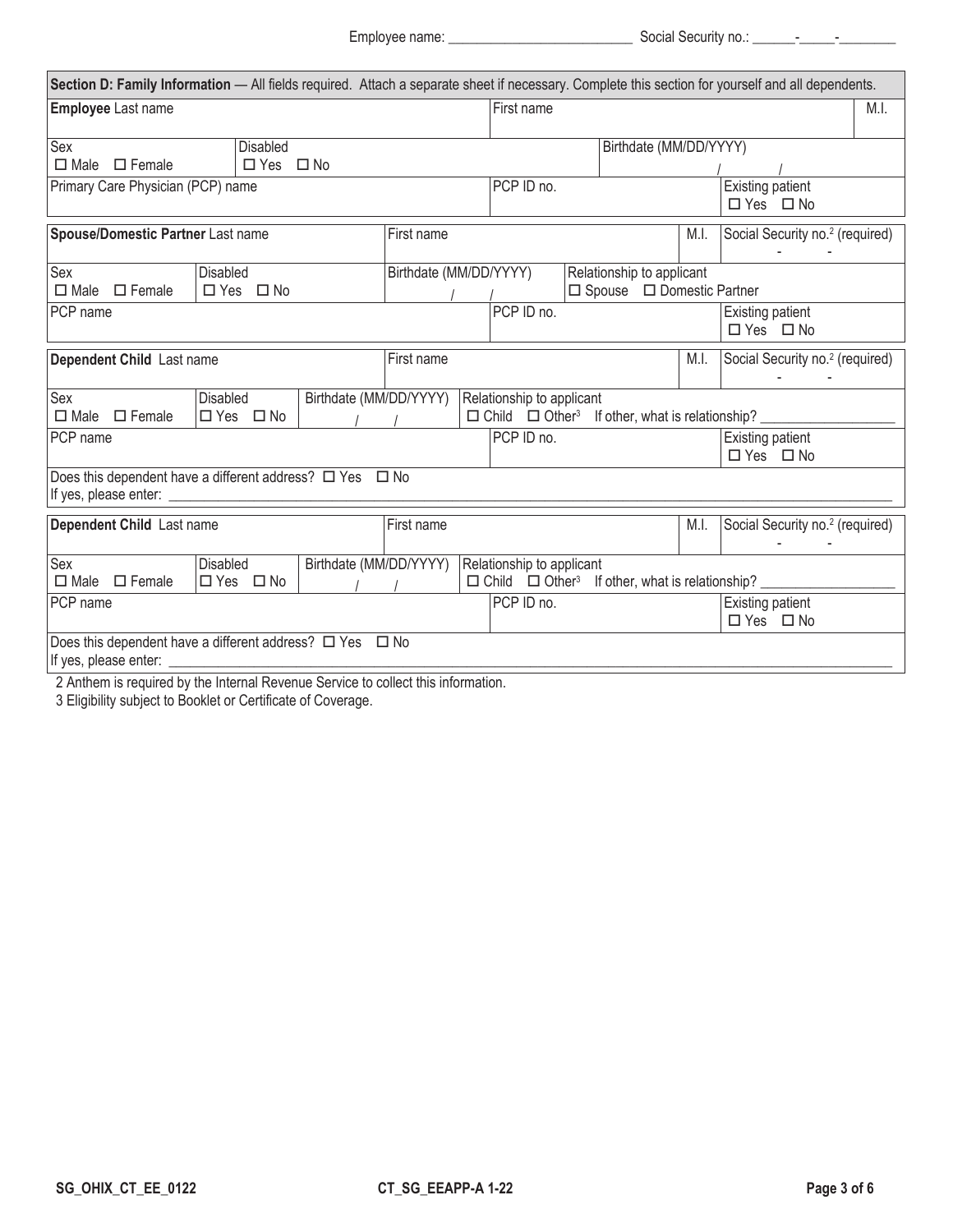Employee name: \_\_\_\_\_\_\_\_\_\_\_\_\_\_\_\_\_\_\_\_\_\_\_\_\_\_ Social Security no.: \_\_\_\_\_\_-\_\_\_\_\_-\_\_\_\_\_\_\_\_

|                                                                                                                                                 | Section E: Prior and Other Group Coverage - Attach a separate sheet if necessary.                                                                                                      |                                                      |                                                            |                                                                                               |                        |                                                                                                                                                   |                                    |  |                                                                                                                                                                                                                                                                                                                                                                                                                                                                         |  |  |
|-------------------------------------------------------------------------------------------------------------------------------------------------|----------------------------------------------------------------------------------------------------------------------------------------------------------------------------------------|------------------------------------------------------|------------------------------------------------------------|-----------------------------------------------------------------------------------------------|------------------------|---------------------------------------------------------------------------------------------------------------------------------------------------|------------------------------------|--|-------------------------------------------------------------------------------------------------------------------------------------------------------------------------------------------------------------------------------------------------------------------------------------------------------------------------------------------------------------------------------------------------------------------------------------------------------------------------|--|--|
| Is anyone applying for coverage currently enrolled in Medicare? $\Box$ Yes $\Box$ No If yes, give name:<br>Medicare ID no.                      |                                                                                                                                                                                        | Part A effective date<br>(MM/DD/YYYY)                |                                                            | Part B effective date<br>(MM/DD/YYYY)                                                         |                        | Medicare eligibility reason (select all that apply)<br>$\Box$ Age $\Box$ Disability<br>$\Box$ End-stage renal disease:<br>Onset date (MM/DD/YYYY) |                                    |  |                                                                                                                                                                                                                                                                                                                                                                                                                                                                         |  |  |
| Medicare Part D ID no.                                                                                                                          |                                                                                                                                                                                        |                                                      | Medicare Part D carrier                                    |                                                                                               |                        |                                                                                                                                                   | Part D effective date (MM/DD/YYYY) |  |                                                                                                                                                                                                                                                                                                                                                                                                                                                                         |  |  |
|                                                                                                                                                 | Is anyone applying for coverage covered by other health insurance? $\Box$ Yes $\Box$ No If yes, please provide the following:                                                          |                                                      |                                                            |                                                                                               |                        |                                                                                                                                                   |                                    |  |                                                                                                                                                                                                                                                                                                                                                                                                                                                                         |  |  |
| Name of person covered<br>(Last, First, M.I.)                                                                                                   |                                                                                                                                                                                        | <b>Type</b><br>(select one)                          | Coverage<br>(select all that<br>apply)                     |                                                                                               | Insurer name           |                                                                                                                                                   | Policy ID no.                      |  | Dates (if applicable)<br>(MM/DD/YYYY)                                                                                                                                                                                                                                                                                                                                                                                                                                   |  |  |
|                                                                                                                                                 |                                                                                                                                                                                        | $\Box$ Individual<br>$\Box$ Group<br>$\Box$ Medicare | $\square$ Health<br>$\square$ Dental<br>$\Box$ Orthodontia |                                                                                               |                        |                                                                                                                                                   |                                    |  | Start: $\frac{1}{\sqrt{2}}$<br>End: $1$                                                                                                                                                                                                                                                                                                                                                                                                                                 |  |  |
|                                                                                                                                                 |                                                                                                                                                                                        | $\Box$ Individual<br>$\Box$ Group<br>$\Box$ Medicare | $\Box$ Health<br>$\square$ Dental<br>$\Box$ Orthodontia    |                                                                                               |                        |                                                                                                                                                   |                                    |  | Start: $1 / 1$<br>End: $\frac{1}{\sqrt{2}}$                                                                                                                                                                                                                                                                                                                                                                                                                             |  |  |
|                                                                                                                                                 |                                                                                                                                                                                        | $\Box$ Individual<br>$\Box$ Group<br>$\Box$ Medicare | $\Box$ Health<br>$\square$ Dental<br>$\Box$ Orthodontia    |                                                                                               |                        |                                                                                                                                                   |                                    |  | Start: $\frac{1}{\sqrt{2}}$<br>End: $\frac{1}{\sqrt{2}}$                                                                                                                                                                                                                                                                                                                                                                                                                |  |  |
| $\Box$ Individual<br>$\Box$ Group<br>$\Box$ Medicare                                                                                            |                                                                                                                                                                                        |                                                      | $\Box$ Health<br>$\square$ Dental<br>$\Box$ Orthodontia    |                                                                                               |                        |                                                                                                                                                   |                                    |  | Start: $\frac{1}{\sqrt{1-\frac{1}{2}}}$<br>End: $1$                                                                                                                                                                                                                                                                                                                                                                                                                     |  |  |
|                                                                                                                                                 |                                                                                                                                                                                        | $\Box$ Individual<br>$\Box$ Group<br>$\Box$ Medicare | $\Box$ Health<br>$\square$ Dental<br>$\Box$ Orthodontia    |                                                                                               |                        |                                                                                                                                                   |                                    |  | Start: $\frac{1}{1}$<br>End: $\frac{1}{\sqrt{2}}$                                                                                                                                                                                                                                                                                                                                                                                                                       |  |  |
|                                                                                                                                                 | Section F: Waiver/Declining Coverage - Proof of coverage will be required. (Proof of coverage not applicable for Life and/or Disability.)                                              |                                                      |                                                            |                                                                                               |                        |                                                                                                                                                   |                                    |  |                                                                                                                                                                                                                                                                                                                                                                                                                                                                         |  |  |
|                                                                                                                                                 | Type of coverage/Declined for - Select all that apply.                                                                                                                                 |                                                      |                                                            |                                                                                               |                        | that apply.                                                                                                                                       |                                    |  | Reason for declining/refusing coverage - Select all                                                                                                                                                                                                                                                                                                                                                                                                                     |  |  |
| $\Box$ Employee                                                                                                                                 | $\Box$ Medical<br>□ *Life/AD&D (Spouse/Domestic Partner and Dependent coverage<br>not available if life coverage is waived/declined)<br>□ Short Term Disability □ Long Term Disability | $\Box$ Dental                                        | $\overline{\Box V}$ ision                                  |                                                                                               |                        |                                                                                                                                                   | $\Box$ No coverage<br>coverage     |  | □ Covered by Spouse's/Domestic Partner's group<br>□ Spouse/Domestic Partner covered by their                                                                                                                                                                                                                                                                                                                                                                            |  |  |
| $\Box$ Vision<br>$\square$ Medical<br>$\square$ Dental<br>$\square$ Spouse/<br>$\square$ Dependent Life<br>Domestic Partner                     |                                                                                                                                                                                        |                                                      |                                                            | employer's group coverage<br>$\Box$ Enrolled in individual coverage<br>□ Medicare/Medicaid/VA |                        |                                                                                                                                                   |                                    |  |                                                                                                                                                                                                                                                                                                                                                                                                                                                                         |  |  |
| $\Box$ Vision<br>$\Box$ Medical<br>$\square$ Dental<br>$\square$ Dependent Life<br>$\Box$ Dependent(s)<br>List name of dependents to be waived: |                                                                                                                                                                                        |                                                      |                                                            |                                                                                               |                        | $\Box$ Enrolled in other Insurance $-$ Please provide<br>company name and plan:<br>$\Box$ Other - please explain:                                 |                                    |  |                                                                                                                                                                                                                                                                                                                                                                                                                                                                         |  |  |
|                                                                                                                                                 | in the future, where permitted by law, I may be required to provide Evidence of Insurability at my expense.                                                                            |                                                      |                                                            |                                                                                               |                        |                                                                                                                                                   |                                    |  | *I hereby certify that I have been given the opportunity to apply for the available group life benefits offered by my employer, the benefits have been<br>explained to me, and I and/or my dependent(s) decline to participate. Neither I nor my dependent(s) were induced or pressured by my employer,<br>agent, or life carrier, to decline this coverage. I elect of my (our) own accord to decline coverage. I understand that if I wish to apply for such coverage |  |  |
| Sign here only if you are declining coverage.<br><b>Applicant signature</b><br><b>Sign here</b><br>to decline<br>IX.                            |                                                                                                                                                                                        |                                                      |                                                            |                                                                                               | Applicant name (print) | Today's date (MM/DD/YYYY)                                                                                                                         |                                    |  |                                                                                                                                                                                                                                                                                                                                                                                                                                                                         |  |  |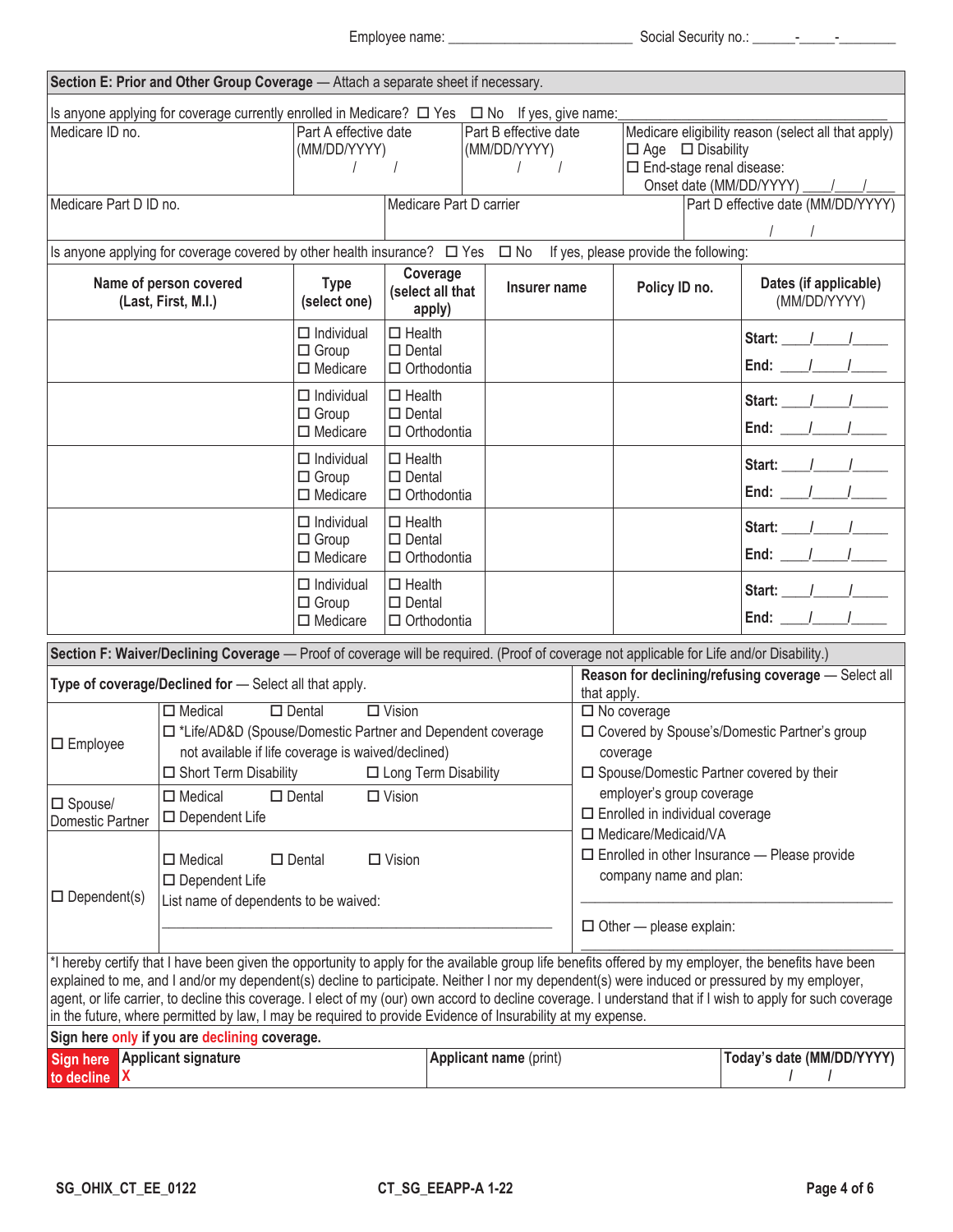## **Section G: Terms and Conditions** — Please read this section carefully before signing the application.

#### **Eligible employee:**

- An active employee of the Employer who works the number of hours per week to be eligible for benefits as defined by the Employer and approved by Anthem/Anthem Life as of the effective date. Employment must be verifiable from state or federal wage tax reports.
- An emplovee, as defined above, who enters into employment after the coverage effective date and who completes the group imposed waiting period for eligibility (if any) and applies for coverage within 30 days.
- Any other class of persons identified by the Employer, provided that written approval of their eligibility is obtained from the Company(ies); or
- Employees eligible for continuous coverage under state or federal laws.

Eligible employee does not include independent contractors (whose compensation is reported on IRS Form 1099) and directors and officers of the Group Policyholder if they do not work the required number of hours per week described above.

**Eligible dependent** (see Booklet or Certificate of Coverage for complete dependent eligibility terms)**:**

- Employee's Spouse/Domestic Partner or children age 26 or younger, which includes a newborn, natural child, or a child placed with the employee for adoption, a stepchild or any other child for whom the employee has legal guardianship or court ordered custody. The age limit for enrolling a child is age 26. Coverage for a child will end on the renewal date of the group when the child reaches age 26. For life coverage, only employee's Spouse/Domestic Partner or children age 26 or younger, legally adopted children, and stepchildren are eligible.
- The age limit of 26 does not apply for the initial enrollment or maintaining enrollment of an unmarried child who cannot support himself or herself by reason of a mental or physical impairment that began prior to the child reaching the age limit. Coverage may be obtained for the child who is beyond the age limit at the initial enrollment if the employee provides proof of such mental or physical impairment and dependence at the time of enrollment. (The employee may be asked to provide a physician's certification of the dependent's condition.)
- Dependents eligible for continuous coverage under state or federal laws.

## **Special Enrollment Rights for Medical Coverage Only** (see Booklet or Certificate of Coverage for complete enrollment rights)**:**

If you declined enrollment for yourself or your dependent(s) (including a Spouse) because of other health insurance or group health plan coverage, you may be able to enroll yourself and your dependent(s) in this plan if you or your dependent(s) lose eligibility for the other health insurance or group health plan coverage (or if the employer stops contribution towards your coverage or your dependent's other coverage). However, you must request enrollment within 31 days after coverage ends (or after the employer stops contribution toward the other coverage). In addition, if you have a dependent as a result of marriage, birth, adoption or placement for adoption, you may be able to enroll yourself and your dependent(s) provided that you request enrollment within 31 days after the marriage, birth, adoption or placement for adoption or as noted in "Eligibility and Enrollment – Adding Members." You also understand that you and your dependents may enroll under two additional circumstances:

- Either your or your dependent's Medicaid or Children's Health Insurance Program (CHIP) coverage is terminated as a result of loss of eligibility; or
- You or your dependent becomes eligible for a subsidy (state premium assistance program).

In these cases, you may be able to enroll yourself and your dependents provided that you request enrollment within 60 days of the loss of Medicaid/CHIP or of the eligibility determination.

### **Medical Loss Ratio (MLR)**

For insurance entities, the term "medical loss ratio" (MLR) refers to the ratio of incurred claims to earned premium for a prior calendar year. The MLR is calculated for managed care (HMO) and PPO/Indemnity plans, one for state law purposes and the other as determined under federal law. For 2019, Anthem's Medical Loss Ratio for state law purposes was 86.74% for HMO plans and 80.89% for PPO/Indemnity plans. For 2020, Anthem's MLR for federal law purposes was 82.8% for small group plans and 91.8% for large group plans. Please refer to anthem.com for the most current MLR information.

#### **Section H: Authorizations** — Please read this section carefully and then sign below.

### **In signing this application I represent that:**

- I have read, or have had read to me, the completed application. All statements and answers I have given on this application are true and complete to the best of my knowledge and belief. I realize that I may lose my insurance coverage if (1) I submit information on or with this application that is fraudulent, or (2) I intentionally make a material misrepresentation on the application, or (3) I intentionally omit material information in filling out the application. I understand a copy of this application is provided to me as part of my Subscriber Agreement or health benefit plan document as applicable and is incorporated by reference therein.
- I am an eligible employee and I am requesting coverage for myself and all eligible dependents listed on this application.
- I certify each Social Security number listed on this application is correct.
- By providing a phone number, I agree and consent that Anthem and its affiliates may call or text me at the phone number included on this application using an automated telephone dialing system and/or prerecorded message to help keep me informed about my benefits.
- I authorize my employer to deduct any required contributions for this insurance from my wages.
- I authorize the Health Savings Account (HSA) financial custodian (provided I am enrolling in an HSA) to provide Anthem with information about my HSA, including account number, account balance and information regarding account activity. I understand that my authorization is required before the financial custodian may provide Anthem with information regarding my HSA and that I may provide Anthem with a written request to revoke my authorization at any time.